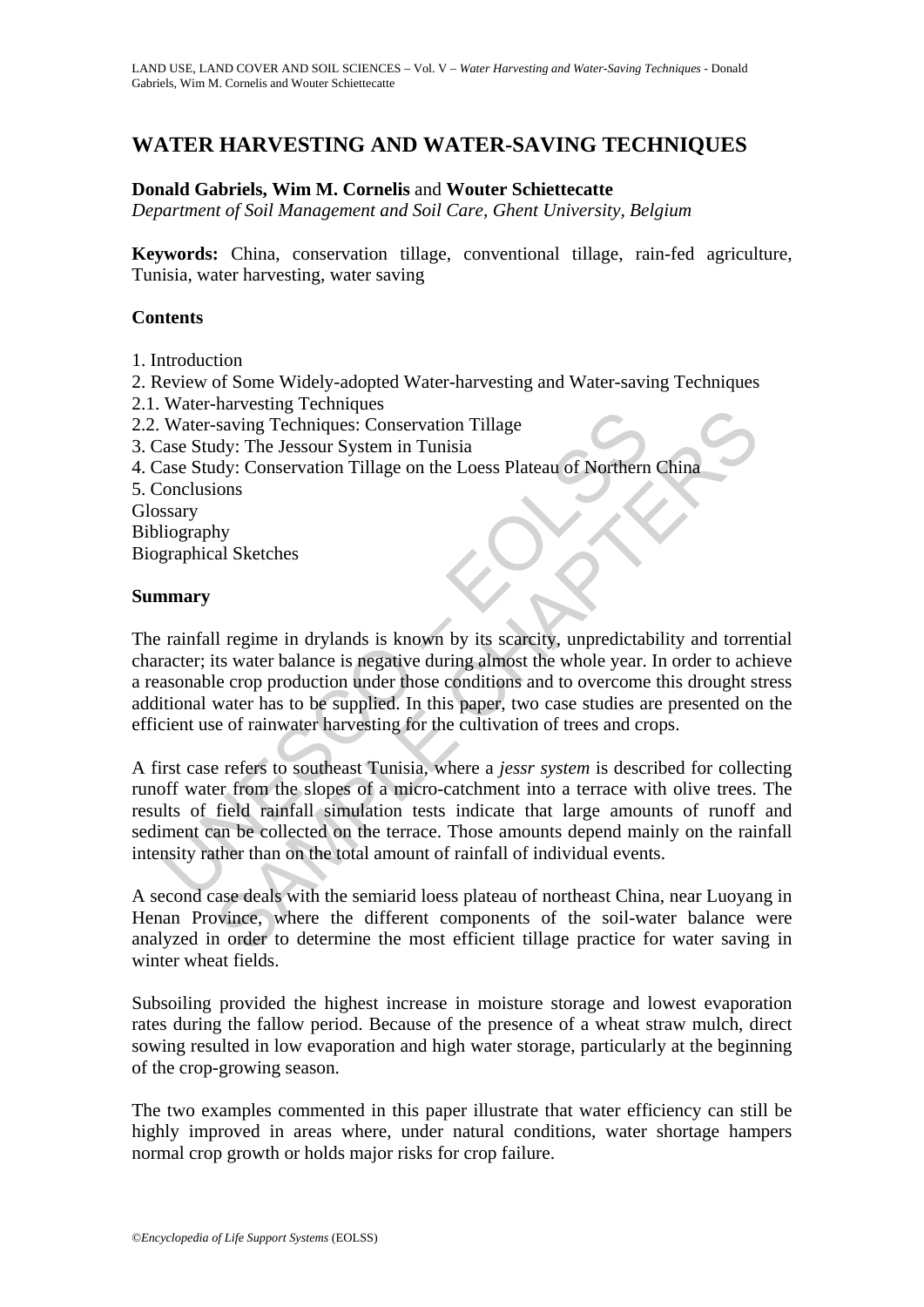# **1. Introduction**

Arid and semiarid zones account for approximately one third of the earth's surface and affect some 16% of the population **(**see *Drylands and Desertification*). In these areas the rainfall regime is known for its scarcity, unpredictability and torrential character, and the water balance is negative almost all year round. Increasing population pressure, hard competition for water resources and the consequences of global warming create additional problems of water scarcity. As rain-fed farming is an important component in agricultural production, it should be supported by additional moisture supplied through rainwater harvesting and rainwater saving techniques (see *Management of Drylands and Desert Areas*).

may and conservation-based cropping systems (see *Desert*<br>agement of Drylands: Water Aspects). In this paper, two case stre the effects of water harvesting and water-saving techniques we<br>soil-water balance in semiarid regi and conservation-based cropping systems (see *Desert Reclamation*<br>and conservation-based cropping systems (see *Desert Reclamation*<br>and f Drylands: Water Aspects). In this paper, two case studies are prese<br>effects of water There are many ways to harvest and store water, including traditional water harvesting techniques and conservation-based cropping systems (see *Desert Reclamation and Management of Drylands: Water Aspects*). In this paper, two case studies are presented where the effects of water harvesting and water-saving techniques were investigated on the soil-water balance in semiarid regions. In a first case study, the effect of a jessr water harvesting system in Amrich, Oued Oum Zessar watershed (South Tunisia) is described and evaluated for its impact on soil and water conservation. The second case reports findings of a field study on winter wheat carried out in the semiarid loess plateau of Northern China, near Luoyang (Henan Province) to compare the soil-water balance under different soil tillage practices.

# **2. Review of Some Widely-adopted Water-harvesting and Water-saving Techniques**

# **2.1. Water-harvesting Techniques**

Four main groups of water harvesting techniques can generally be distinguished: microand macro-catchments, floodwater harvesting and storage reservoirs. Typical microcatchment techniques involve the delineation of natural depressions, the construction of contour and stone bunds, systems for inter-row water harvesting, terracing, construction of semicircular (half moon) and triangular (V-shaped) bunds, eyebrow terraces, Vallerani-type micro-catchments, pits, meskats and negarim.

Macro-catchments include large semi-circular and trapezoidal bunds and hillside conduits. Floodwater can be harvested within the stream bed or diverted to the cropping fields. Storage media include underground storage reservoirs such as soil and sediment, and cisterns, and surface storage media like tanks, jars, ponds and reservoirs. An excellent overview of all these techniques can be found in FAO (2003).

The catchment or water-collection area can be a roof top, a small land surface, a slope or a larger catchment area feeding seasonal water courses.

In southern Tunisia e.g. a large variety of classic water harvesting techniques are used and, as described by Boers and Ben-Asher (1982) and Mainguet (1991), these have been developed since Antiquity. Ouessar *et al.* (2002) describes the following techniques as most common ones in southern Tunisia: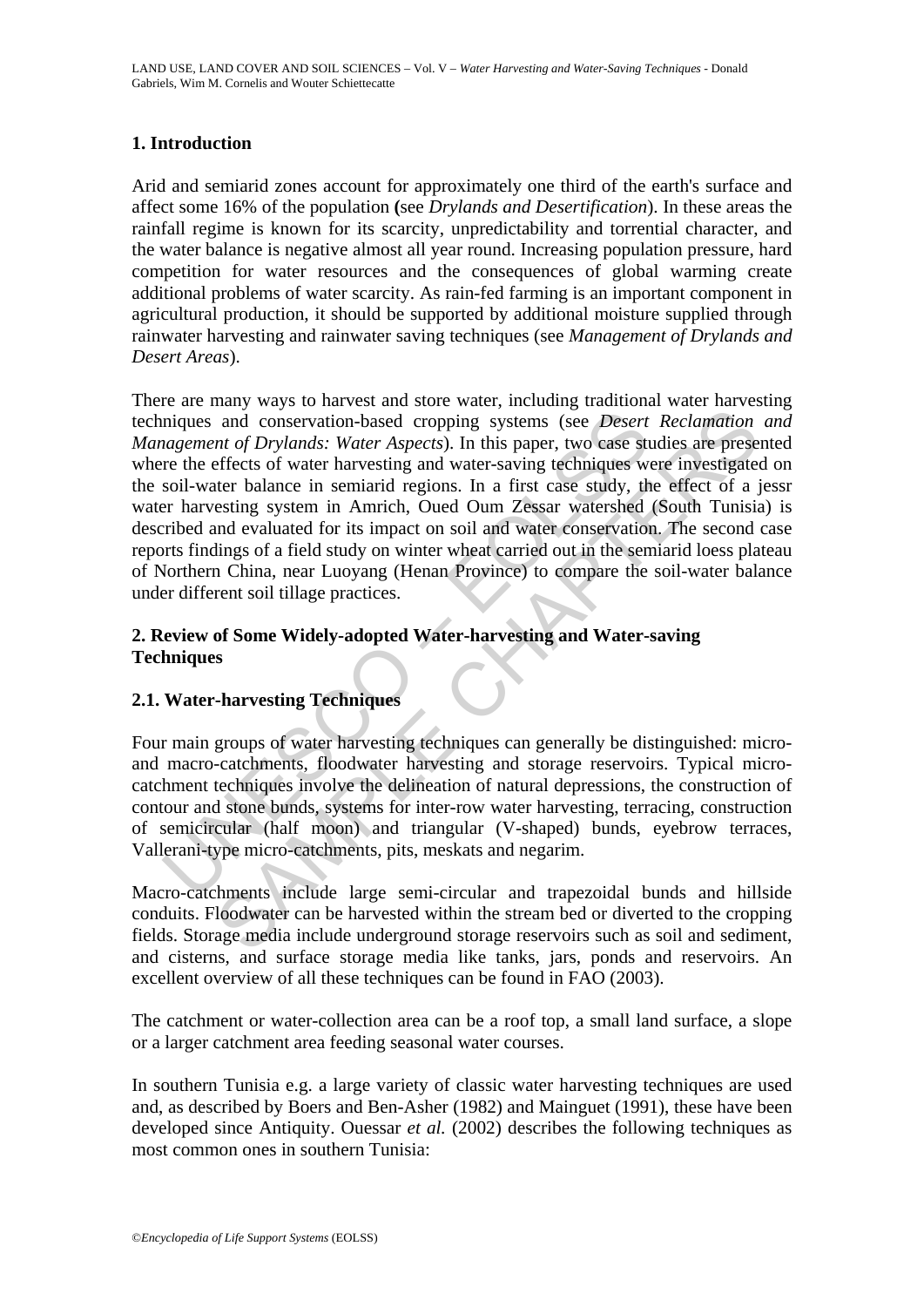*Jessour* - This is an old runoff water harvesting technique widely adopted in arid highlands, which occupies the runoff watercourses. The hydraulic unit of a jessour is the *jessr* consisting of three components: the impluvium, the terrace and the dyke. The impluvium or the catchment area is used for collecting (harvesting) the runoff water. The terrace or the cropping zone is the area where crops or trees are grown and where the runoff water is caught. The dyke is a barrier established to block the sediments and runoff water. Its body is made of earth equipped with a central and/or lateral spillway and one or two abutments. This should assure the evacuation of excess water.

*Tabias* - This is a replica of the jessour system constructed in the foothill and piedmont areas. It is a relative new technique constructed by mountain dwellers.

*Meskat* - It is a traditional system consisting of two compartments, a catchment area and a downslope cropping area, both delineated by low bunds. Catchment and cropping area are connected by a spillway.

a downslope cropping area, both delineated by low bunds, Catch<br>are connected by a spillway.<br> *odwater harvesting system* - It is on old technique which diverts the<br>
flocowater carried by wadis - dry riverbeds that only con isologie cropping area, both delineated by low bunds. Catchment and cropy<br>nected by a spillway.<br>*r* harvesting system - It is on old technique which diverts the total or a por-<br>dwater carried by wadis - dry riverbeds that *Floodwater harvesting system* **-** It is on old technique which diverts the total or a portion of the floodwater carried by wadis - dry riverbeds that only contain water during and immediately after heavy rains - to the neighboring cultivated fields, in the form of natural irrigation. It has three components including a diversion dam, a distribution network and the cropping fields. The diversion dam is generally made of earth acting as a fuse by breaking down in case of very intense floods. Recently, gabions (see below) and reinforced concrete are becoming most popular. The distribution network is made of open trapezoidal canals (primary, secondary, tertiary, ...) with gentle slopes except in partition points to avoid silting up. The cropping fields are generally flat with a rectangular shape and delineated by earthen embankments to retain up to 1 m of water.

*Gabion units* - These units are made of wire mesh cages filled with rock, and are constructed in wadi beds in order to divert water directly to the neighboring fields, often located within the wadi itself.

*Recharge wells* - These are casting tubes drilled into the underlying bedrock – when of very low permeability – enhancing the infiltration of runoff water to the ground water table. This technique was adopted only recently in Southeastern Tunisia.

*Terraces* - This very old technique is constructed on steep slopes and consists of small retaining walls made of rocks to slow down the flow rate of the water and to control erosion.

*Cisterns* - These were traditionally used to provide drinking water. A unit consists of three components, an impluvium, a sediment settling basin and a storage reservoir. The impluvium is a sloping piece of land delineated by a diversion channel or a paved runoff area. The settling basin ahead of the entrance of the cistern allows sedimentation of runoff loads. The storage compartment or cistern consists of a hole dug in the ground, coated with gypsum or concrete, and which is leading to a stone-faced underground small or large-size tank.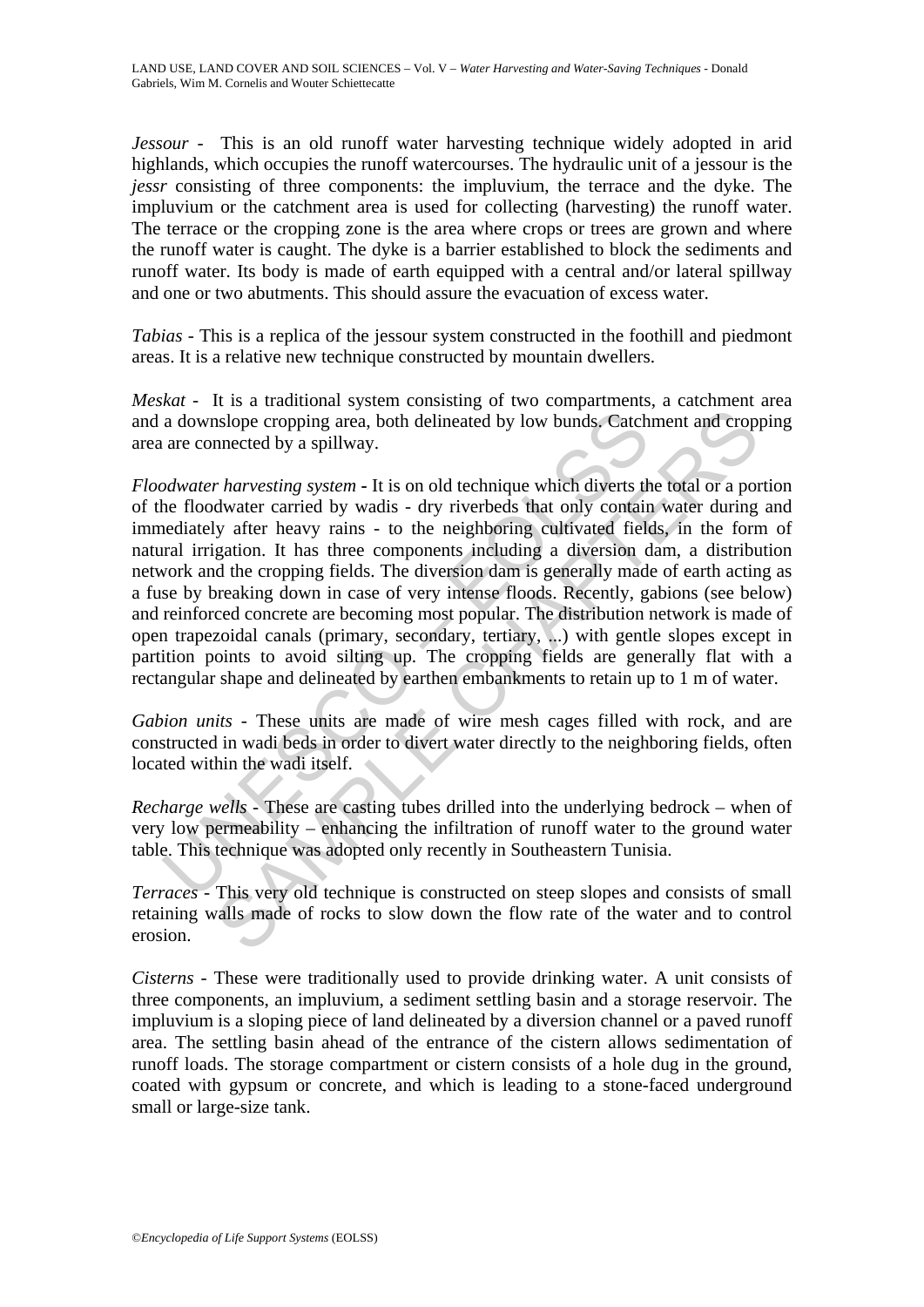### **2.2. Water-saving Techniques: Conservation Tillage**

Besides implementing water harvesting techniques, water can also be saved by applying conservation tillage practices. These include any tillage or tillage and planting combination which leaves 30% or greater cover of crop residue on the surface. Its purpose is to minimize or reduce loss of soil and water. Garcia-Torres *et al*. (2001) have shown that the rate of adoption of conservation tillage for agricultural sustainability is exponentially growing in many regions of the world for the sake of soil and water conservation. Conventional farming practices with extensive cultivation and little use of crop residue exacerbate soil, water and nutrient losses, causing decreases in water availability, soil fertility and crop productivity.

Below is a summary of the most widely adopted conservation tillage practices. More detailed information can be obtained from UN (1999).

iled information can be obtained from UN (1999).<br>
p cropping - This is the farming of sloping land in alternate, or<br>
trilled row crops and close growing grasses or another ground<br>
s are aligned at right angles to the dire formation can be obtained from UN (1999).<br>
Solution can be obtained from UN (1999).<br>
Solution can be obtained from UN (1999).<br>
Solution can be obtained from UN (1999).<br>
This is the farming of sloping land in alternate, co *Strip cropping* - This is the farming of sloping land in alternate, contoured strips of inter-tilled row crops and close growing grasses or another ground cover crop. The strips are aligned at right angles to the direction of the natural runoff flow. The strips slow down the runoff water and filter out soil washed from the land in the inter-tilled row. As a result, infiltration of runoff water will increase and so will be the moisture in the soil. The strip widths can vary depending on the soil type and slope.

*Contour farming* - This practice involves aligning plant rows and tillage lines at right angles to the normal flow of runoff. The rate of runoff is slowed down, thus giving the water time to infiltrate into the soil. The contour bunds often consist of earth banks 1.5 to 2.0 m wide, and form buffer strips at 10 to 20 m intervals.

*Mulch tillage* - It is a practice in which the bare soil is covered with mulch or plant litter to reduce the impact energy of rain drops and to minimize the soil evaporation. The mulch is usually made up of crop residues such as wheat straw, sorghum trash or maize stover. When these are not available, or are used by farmers, gravel can be used as a mulch.

*Reduced or minimum tillage* - This involves the tilling of the soil to some extent, without inverting it completely. Several tools have been developed for reduced tillage, such as ploughs supplemented with discs or a chisel harrow, and non-turning duck-food erosion plows. As a result, a smaller volume of soil is exposed to erosion and to loss of moisture by evaporation.

*Subsoiling* - This practice loosens the subsoil by deep plowing, breaks hardpans and facilitates infiltration and aeration of the root zone. Subsoiling allows crop residues to remain on the field without burying it. The residue has the same positive effects as a mulch.

*Zero or no tillage* - As the word says, land is not tilled at all. Water is conserved in the soil profile since the soil is not tilled and exposed to drying. Weed control is generally done by applying herbicides. The new crop is generally planted directly into the stubble of the previous crop by direct sowing tools.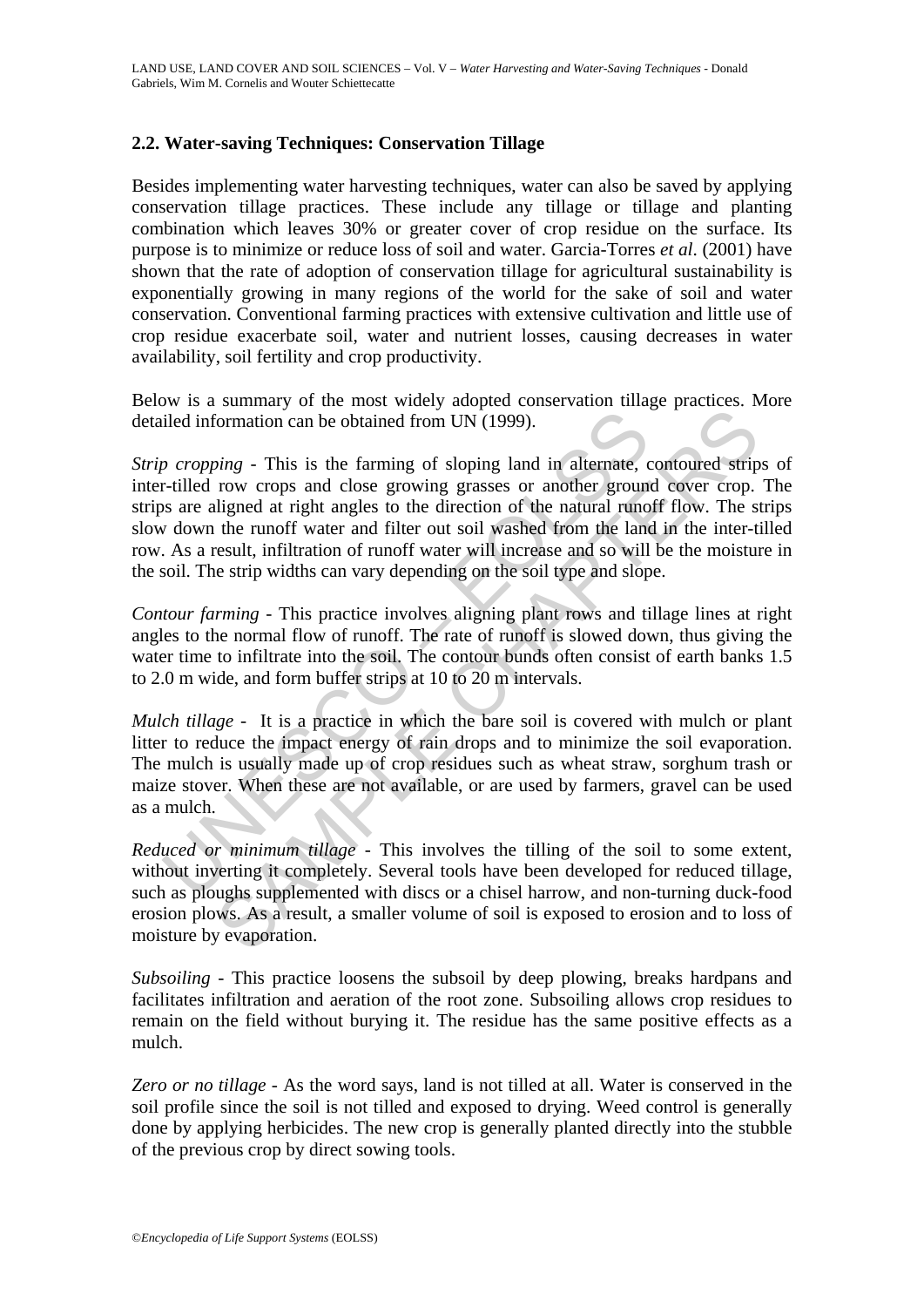- -

-

# TO ACCESS ALL THE **13 PAGES** OF THIS CHAPTER, Visit[: http://www.eolss.net/Eolss-sampleAllChapter.aspx](https://www.eolss.net/ebooklib/sc_cart.aspx?File=E1-05-06-10)

#### **Bibliography**

Boers, Th.M. and Ben-Asher, J. (1982). *A Review of Rainwater Harvesting*. Agricultural Water Management, 5, 145-158 [This paper describes a large variety of classic water harvesting techniques used in southern Tunisia].

Cai, X., Wang, X.B. and Gao, X.K. (1998). *Conservation Tillage Systems in Arid Areas of Shouyang.*  Chinese Journal of Agricultural Research in the Arid Areas, 3**,** 41-46 [This article gives an overview of the different conservation tillage techniques that were introduced in northern China – in Chinese with English abstract].

FAO (2003). *Training Course on Water Harvesting for Improved Agricultural Production.* CD-Rom, FAO, Rome. [This CD-ROM is a collection of over 500 PowerPoint slides arranged into four training modules. It gives a complete introduction to water harvesting; from the presentation of various waterharvesting techniques to the details of project management in small communities].

uthern Tunisia].<br>
Unthern Tunisia].<br>
X., Wang, X.B. and Gao, X.K. (1998). Conservation Tillage Systems in Article<br>
ifferent conservation tillage techniques that were introduced in northern Ch<br>
ifferent conservation tillage or APP 250 (Final paper descends a large variety or classic water matedating decaying<br>
unisia].<br>
SINE SINE CHAPTERS CONSERVATION Tillage Systems in Arid Areas of Show<br>
unisia].<br>
SINE CO-ROM is a collection of over 50 move Gao, X.K., Wang, X.B. and Wang, D.S. (1991). *A Study on Tillage Techniques for Soil-Water Storage and Conservation in Rain-fed Wheat Fields*. Chinese Journal of Agricultural Research in Arid Areas 4**,** 1- 9 [This article gives an overview of the different conservation tillage techniques that can be applied in northern China. It was one of the first articles reporting on conservation tillage in China and written by Prof. Gao and colleagues, who is widely recognized as being the primary investigator on conservation tillage in China – in Chinese with English abstract].

García-Torres, L., Benites, J. and Martínez-Vilela, A. (2001). *Conservation Agriculture, A Worldwide Challenge.* Proceedings First World Congress on Conservation Agriculture, 1-5 October 2001, Madrid, Spain [These proceedings give a nice overview of the state-of-the art knowledge on conservation agriculture, including cases studies from numerous countries].

Ouessar, M., Zerrim, A., Boufelgha, M., and Chniter, M. (2002). *Water Harvesting in Southeastern Tunisia: State of Knowledge and Challenges.* Tropical Resource Management Papers 40**,** 13-24, Wageningen, The Netherlands [This article gives an overview of the different water harvesting techniques currently used in southern Tunisia].

Mainguet, M. (1991). *Desertification: Natural Background and Human Mismanagement*. Springer Verlag, Berlin [A standard work on desertification with references to the natural and human induced causes].

Nearing, M.A., Norton, D.L., Bulgakov, D.A.., Larinov, G.A., West, L.T., and Dontsova, K.M. (1997). *Hydraulics and Erosion in Eroding Rills.* Water Resources Research 33(4): 865-876 [This paper outlines the streampower concept for assessing sediment transport on slopes].

Schiettecatte, W., Ouessar, M., Gabriels, D., and Abdelli, F. (2002). *Impacts of Water Harvesting Techniques on Soil and Water Conservation at Field and Sub-Catchment Scale in the Oued Oum Zessar Watershed.* In: de Graaff,. N. and Ouessar, M., eds. Water Harvesting in Mediterranean Zones: An Impact Assessment and Economic Evaluation. Tropical Resources Management Paper N° 40, 49-60 [This chapter reports the results of field experiments undertaken in a watershed in southern Tunisia to study the impact of a jessour on infiltration, runoff, sediment transport and the soil-water balance].

UN (1999). *Sourcebook of Alternative Technologies for Freshwater Augmentation in Africa.* United Nations, New York, 1999. Technical Publication Series No.:8A [This book gives water resource